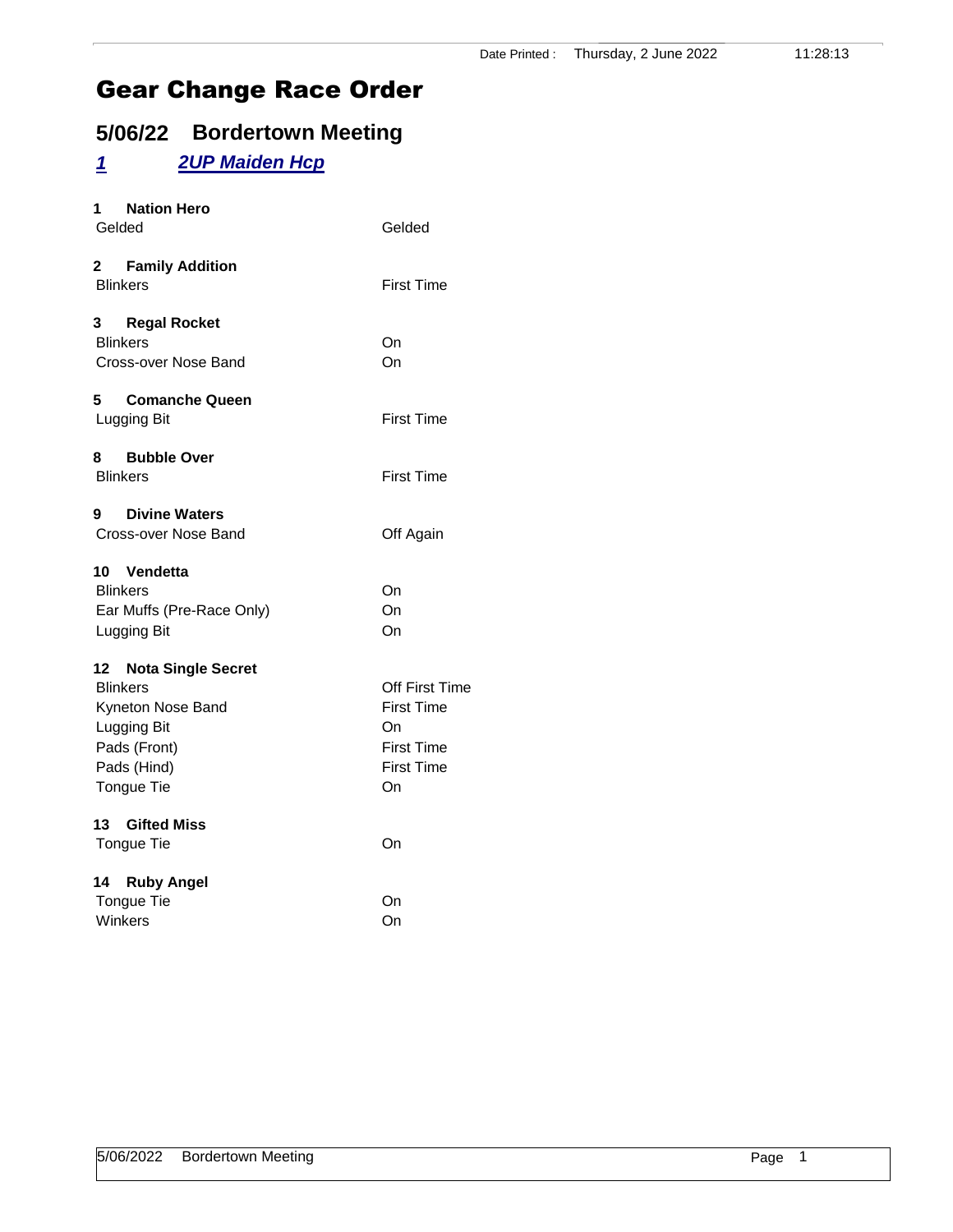# **5/06/22 Bordertown Meeting**

### *2 2UP Maiden Plte*

| 5/06/2022                                          | <b>Bordertown Meeting</b> | Page 3            |  |
|----------------------------------------------------|---------------------------|-------------------|--|
| <b>French Horn</b><br>17<br>Tongue Tie             |                           | On                |  |
|                                                    |                           |                   |  |
| Tongue Tie                                         |                           | Off First Time    |  |
| Pads (Front)                                       |                           | Off First Time    |  |
| Lugging Bit                                        |                           | On                |  |
| <b>Mai Time</b><br>16                              |                           |                   |  |
| <b>Visors</b>                                      |                           | On                |  |
| 15 Tommy Tomato                                    |                           |                   |  |
| <b>Blinkers</b>                                    |                           | <b>First Time</b> |  |
| 14 Cheeky Grace                                    |                           |                   |  |
| <b>Blinkers</b>                                    |                           | On                |  |
| 13 Loch Gorman                                     |                           |                   |  |
| Tongue Tie                                         |                           | On                |  |
| <b>Blinkers</b>                                    |                           | On                |  |
| 12 Surlalune                                       |                           |                   |  |
| Tongue Tie                                         |                           | On                |  |
| 11 Scandalous Scarlet (NZ)<br>Cross-over Nose Band |                           | On                |  |
|                                                    |                           |                   |  |
| Tongue Tie                                         |                           | <b>First Time</b> |  |
| 10 Miss Kermie                                     |                           |                   |  |
| Lugging Bit                                        |                           | On                |  |
| Cross-over Nose Band                               |                           | On                |  |
| 9<br><b>Apache Fox</b>                             |                           |                   |  |
| <b>Standard Bit</b>                                |                           | On                |  |
| <b>Sandhill Rebel</b><br>4                         |                           |                   |  |
|                                                    |                           |                   |  |
| Lugging Bit<br>Tongue Tie                          |                           | On                |  |
| 3 <sup>7</sup><br><b>Red Corvette</b>              |                           | On                |  |
|                                                    |                           |                   |  |
| <b>Visors</b>                                      |                           | <b>First Time</b> |  |
| <b>Tongue Control Bit</b>                          |                           | Off First Time    |  |
| Cross-over Nose Band                               |                           | <b>First Time</b> |  |
| <b>Blinkers</b>                                    |                           | Off First Time    |  |
| 2 El Rey                                           |                           |                   |  |
| Winkers                                            |                           | Off First Time    |  |
| Tongue Tie                                         |                           | On                |  |
| <b>Blinkers</b>                                    |                           | <b>First Time</b> |  |
| $1 \quad$<br><b>Chat Up</b>                        |                           |                   |  |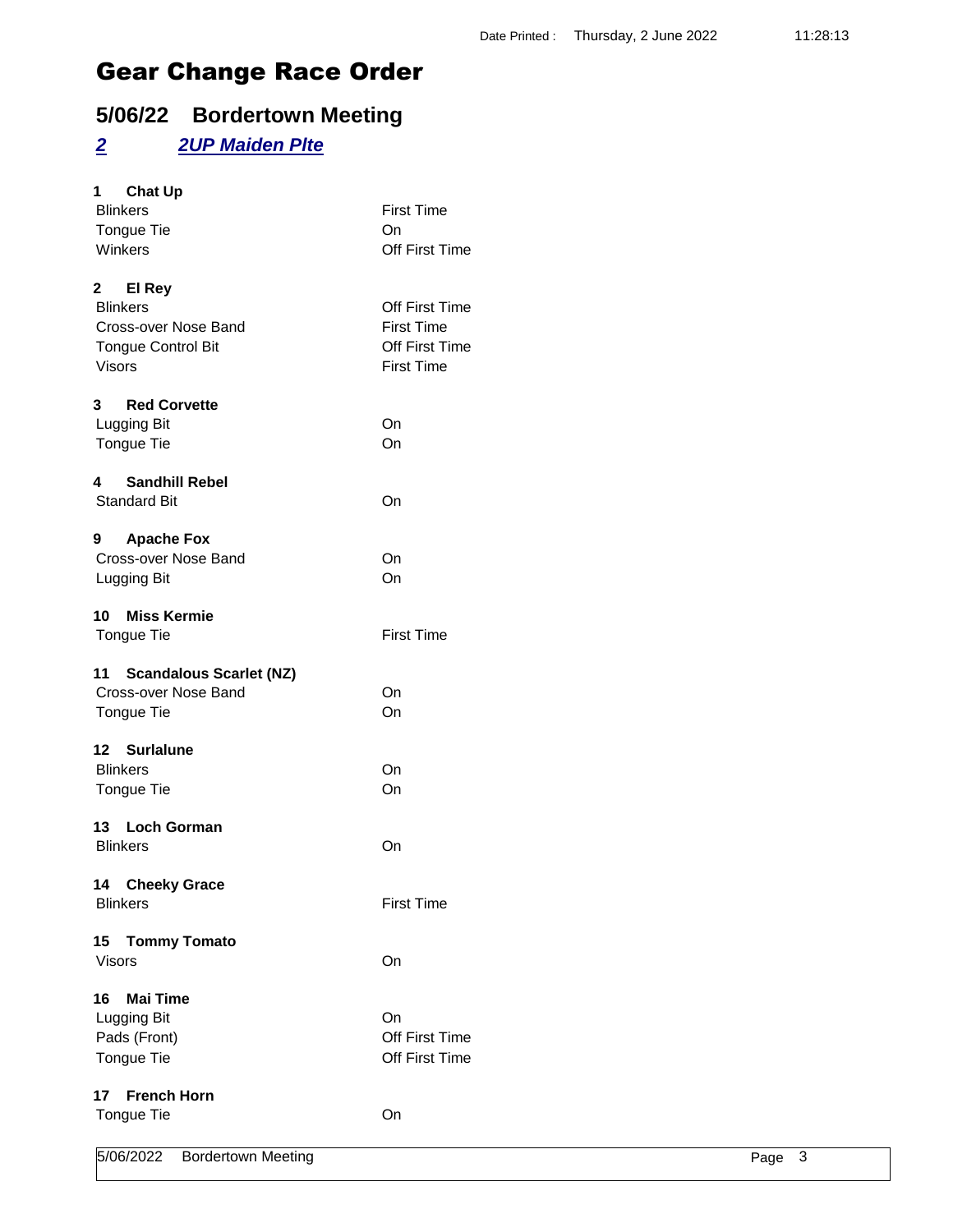# **5/06/22 Bordertown Meeting**

#### **18 Cleo Bay**

Blinkers Again Pads (Hind) First Time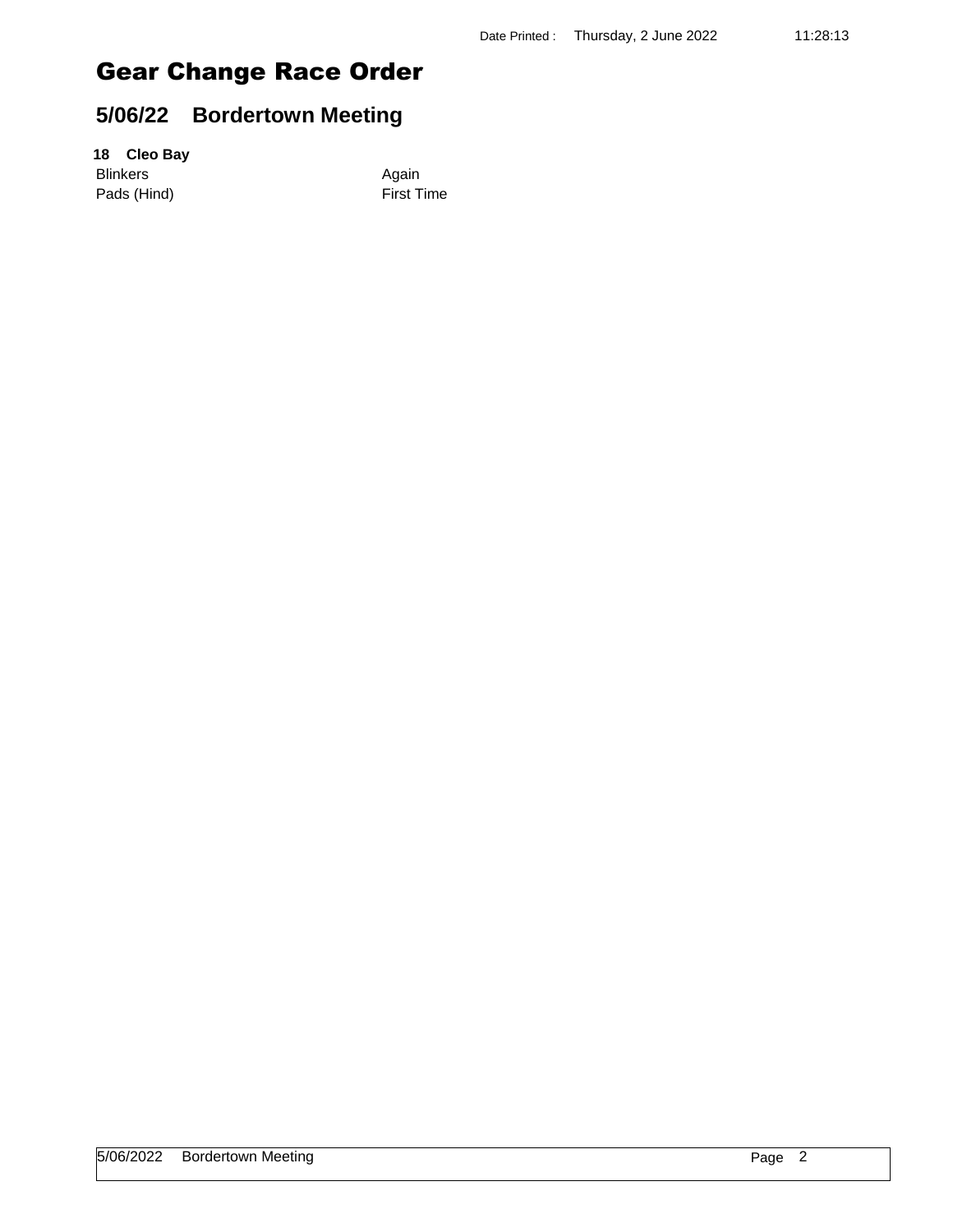# **5/06/22 Bordertown Meeting**

### *3 BM 68 Hcp*

| 1 Rohlon Drunk<br>Winkers                                                                               | On                                                    |
|---------------------------------------------------------------------------------------------------------|-------------------------------------------------------|
| $2^{\sim}$<br><b>Lancaster Sound</b><br><b>Blinkers</b>                                                 | On                                                    |
| 3 Orienzel<br>Winkers                                                                                   | On                                                    |
| Wonaeamirri<br>4<br>Lugging Bit<br><b>Stallion Chain</b><br><b>Visors</b>                               | On<br>On<br>On                                        |
| 5<br>Pinzu (NZ)<br>Bandages (Front)<br><b>Blinkers</b><br>Lugging Bit<br>Tongue Tie<br><b>Visors</b>    | On<br>Off First Time<br>On<br>On<br><b>First Time</b> |
| 6 Deforce<br>Lugging Bit                                                                                | On                                                    |
| 7 All Important<br><b>Blinkers</b><br>Lugging Bit                                                       | On<br>On                                              |
| <b>Pantera Nera</b><br>8<br>Cross-over Nose Band                                                        | On                                                    |
| Obelos (GB)<br>9<br>Ear Muffs (Pre-Race Only)<br>Lugging Bit<br><b>Nasal Strip</b><br><b>Tongue Tie</b> | On<br>On<br>On<br>On                                  |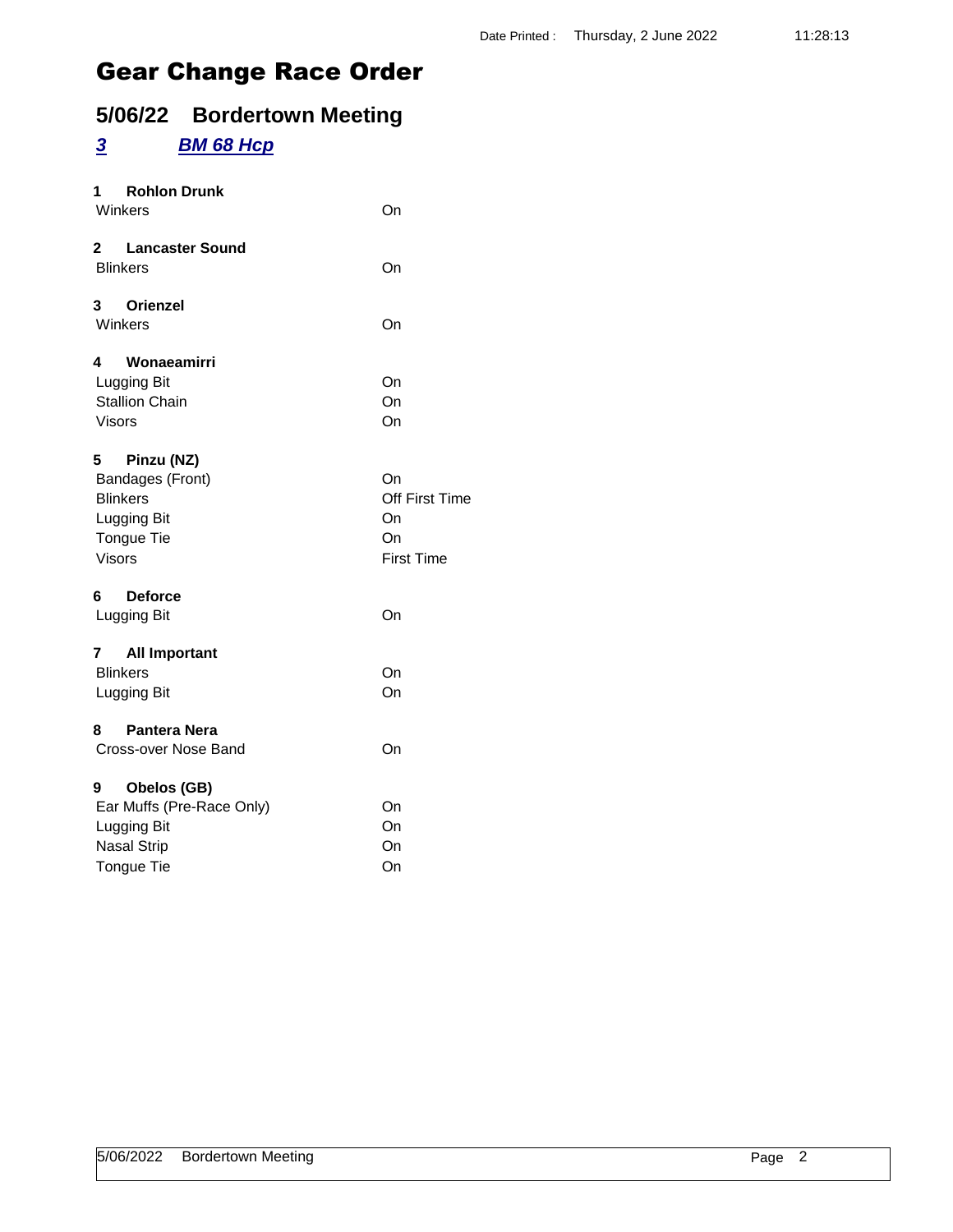# **5/06/22 Bordertown Meeting**

### *4 BM 64 Hcp*

| 1<br>Yanacocha                   |                   |
|----------------------------------|-------------------|
| <b>Concussion Plates (Front)</b> | <b>First Time</b> |
| Lugging Bit                      | On                |
| <b>Tongue Tie</b>                | Again             |
| Annika<br>$\mathbf{2}$           |                   |
| <b>Blinkers</b>                  | On                |
| <b>Tongue Tie</b>                | On                |
| <b>Don't Dismiss</b><br>4        |                   |
| <b>Blinkers</b>                  | On                |
| 5<br><b>Mavette</b>              |                   |
| <b>Blinkers</b>                  | On                |
| Billy Mav (NZ)<br>6 —            |                   |
| <b>Blinkers</b>                  | On                |
| Tongue Tie                       | On                |
| <b>Another Free Glass</b><br>7   |                   |
| <b>Blinkers</b>                  | Off First Time    |
| <b>Brushing Boots (Hind)</b>     | Off First Time    |
| Longmire<br>8                    |                   |
| Bubble Cheeker (Off Side)        | On                |
| Mulga Lil (NZ)<br>9              |                   |
| <b>Blinkers</b>                  | Again             |
| Winkers                          | Off Again         |
| <b>10 But Beautiful</b>          |                   |
| Cross-over Nose Band             | On                |
| Ear Muffs (Pre-Race Only)        | On                |
| <b>Tongue Tie</b>                | On                |
| <b>Visors</b>                    | On                |
| 11 Comogli                       |                   |
| <b>Blinkers</b>                  | On                |
| <b>Tongue Tie</b>                | On                |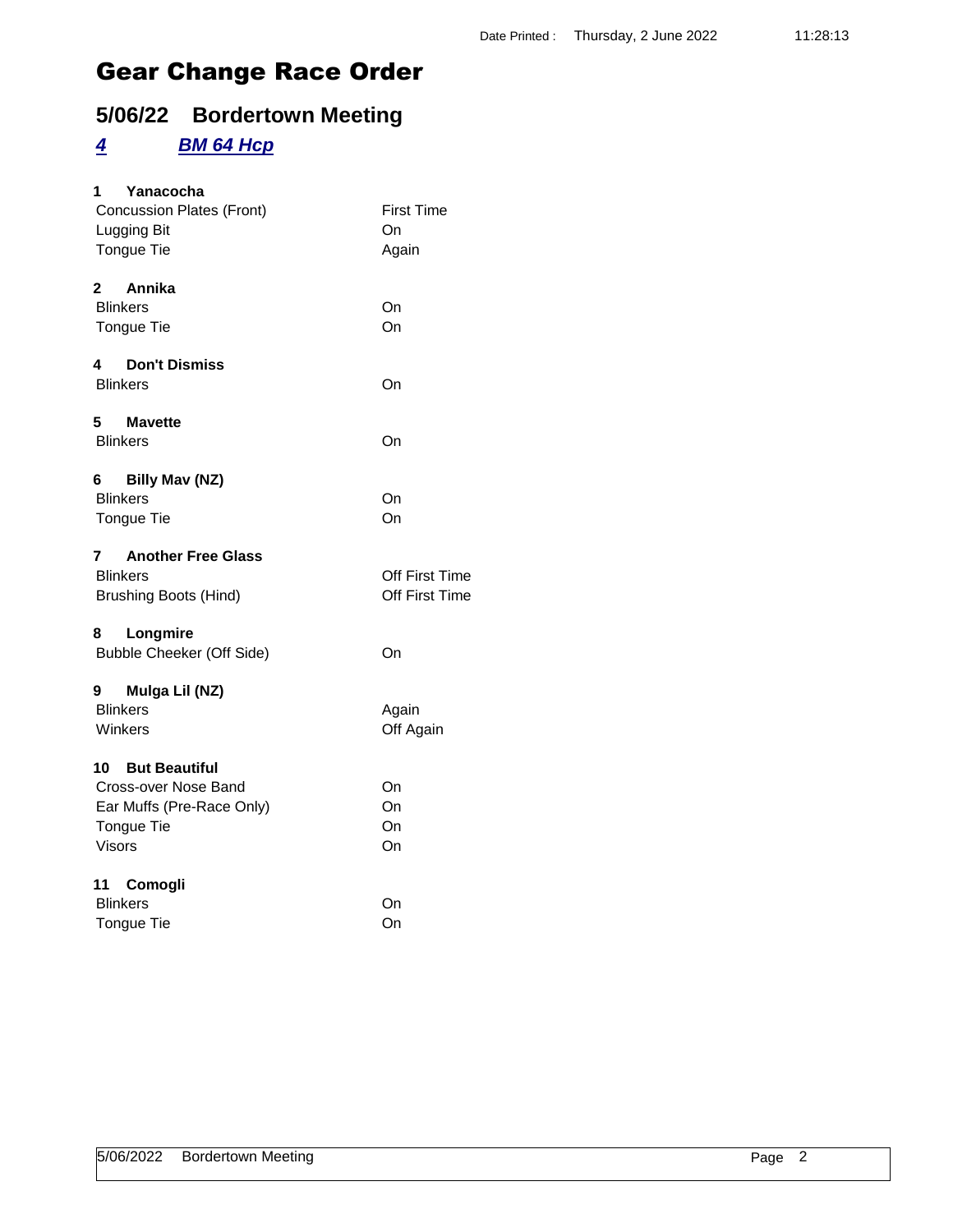# **5/06/22 Bordertown Meeting**

# *5 CL2 Hcp*

| 1 Dothraki (NZ)<br>Cross-over Nose Band                                                         | On                   |
|-------------------------------------------------------------------------------------------------|----------------------|
| 2 Painted On<br><b>Concussion Plates (Front)</b><br><b>Lugging Bit</b><br>Tongue Tie<br>Winkers | On<br>On<br>On<br>On |
| 3 Superace (NZ)<br>Cross-over Nose Band                                                         | On                   |
| 4 Jaywick<br><b>Blinkers</b>                                                                    | On                   |
| 5 May's West<br>Ear Muffs<br><b>Tongue Tie</b>                                                  | On<br>On             |
| 6<br><b>Saint Kitts</b><br><b>Blinkers</b><br>Lugging Bit                                       | On<br>On             |
| 7 Betta Eddie<br><b>Blinkers</b>                                                                | On                   |
| <b>Tavoliere Mist</b><br>8<br>Winkers                                                           | On                   |
| 9 Oamaru Poppy<br>Lugging Bit                                                                   | On                   |
| 10 Free Of Sin<br>Ear Muffs (Pre-Race Only)<br>Nose Roll<br>Winkers                             | On<br>On<br>On       |
| 11 Bitaequi<br><b>Blinkers</b><br>Cross-over Nose Band<br><b>Tongue Tie</b>                     | On<br>On<br>On       |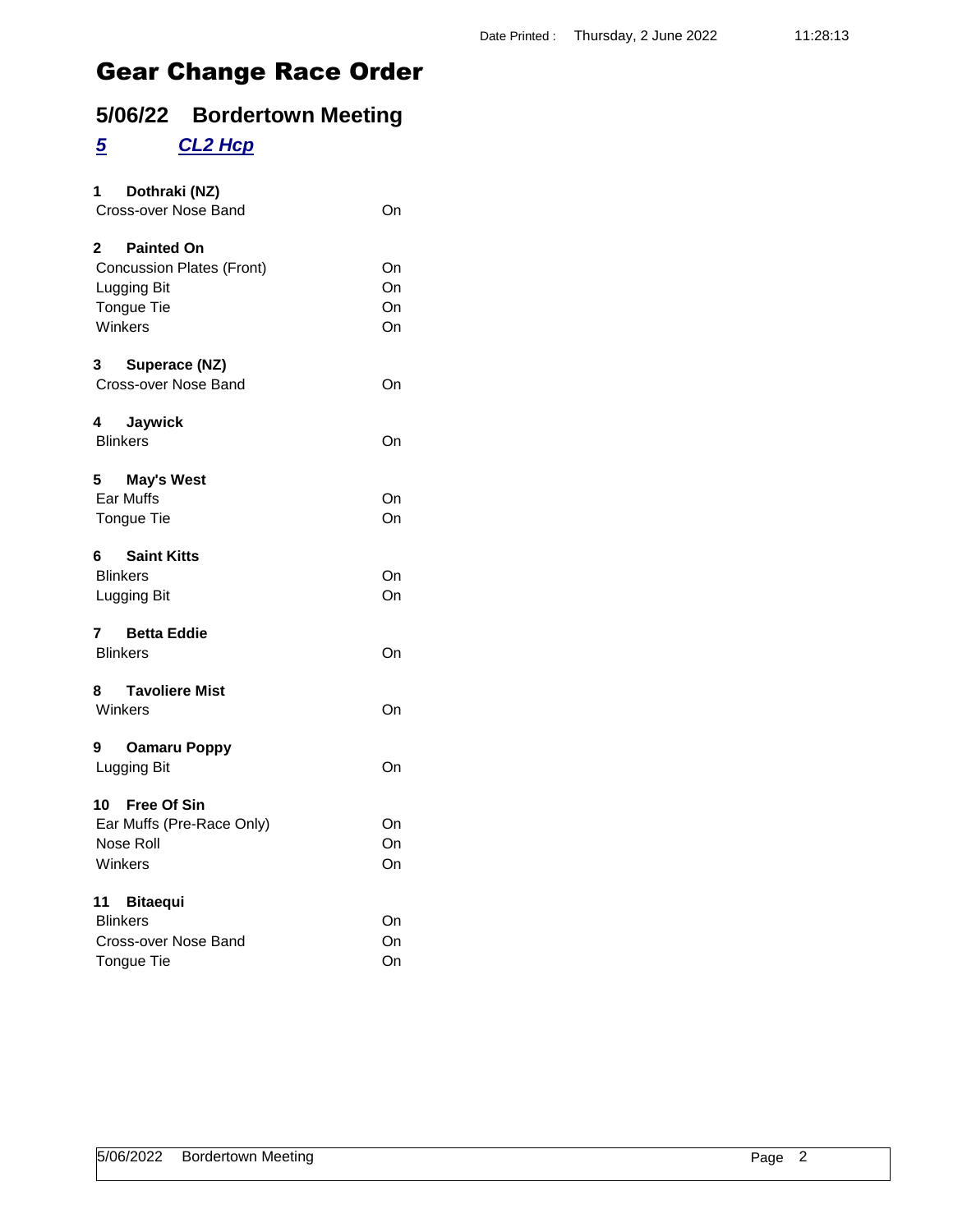# **5/06/22 Bordertown Meeting**

### *6 0-54 Hcp*

| <b>Archie's A Star</b><br>1.<br><b>Blinkers</b>                                           | On                               |
|-------------------------------------------------------------------------------------------|----------------------------------|
| 2 Sandhill<br>Visors                                                                      | On                               |
| 3 Venusian<br><b>Barrier Blanket</b><br>Lugging Bit                                       | On<br>On                         |
| 4 Beeokay<br><b>Blinkers</b><br>Kyneton Nose Band<br>Lugging Bit<br>Tongue Tie            | On<br>Off First Time<br>On<br>On |
| 5 Finch 'N' Chips<br><b>Blinkers</b><br>Ear Muffs (Pre-Race Only)                         | Off Again<br>On                  |
| <b>Liberty Blue</b><br>6<br><b>Bubble Cheeker (Off Side)</b><br>Ear Muffs (Pre-Race Only) | On<br>On                         |
| <b>Cheh Cheh Charlee</b><br>7<br><b>Norton Bit</b><br>Pacifiers<br>Tongue Tie             | On<br>On<br>On                   |
| 8 Decisive Heart<br>Lugging Bit                                                           | On                               |
| 9 Madam Furphy<br><b>Blinkers</b><br>Tongue Tie                                           | On<br>On                         |
| 10 Bubbles Mcginty<br>Cross-over Nose Band<br>Lugging Bit<br>Synthetic Hoof Filler        | On<br>On<br>Off First Time       |
| 11<br><b>Sand Cat</b><br><b>Barrier Blanket</b><br>Winkers                                | On<br>On                         |
| $12 \,$<br><b>Nana Dulce</b><br>Lugging Bit<br>Visors                                     | On<br>On                         |

#### **13 Tough Lassie**

| 5/06/2022<br>_____ | <b>Bordertown Meeting</b> | Pane |  |
|--------------------|---------------------------|------|--|
|                    |                           |      |  |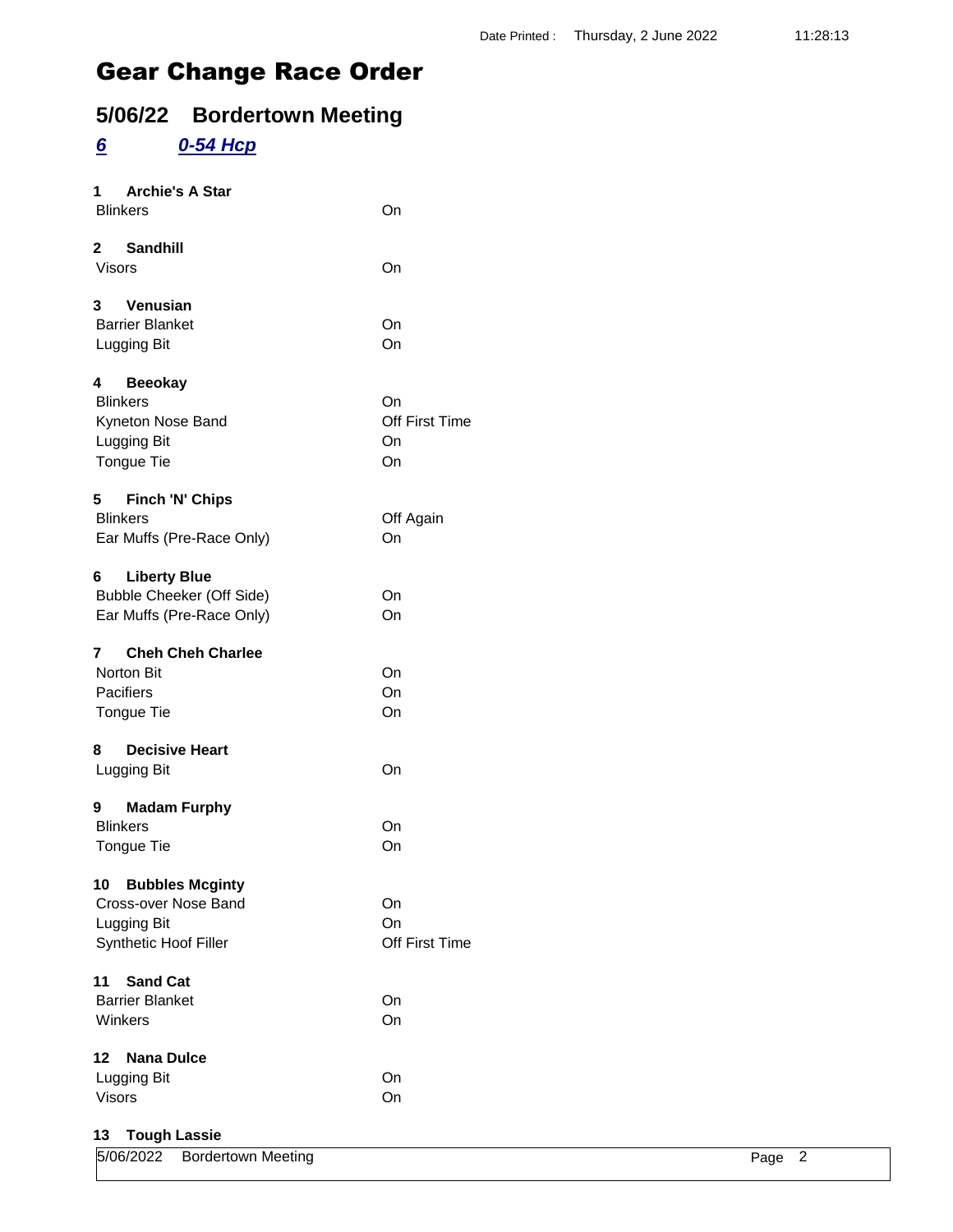# **5/06/22 Bordertown Meeting**

| On                |
|-------------------|
| On                |
|                   |
| On                |
| On                |
|                   |
| Again             |
| On                |
| Off Again         |
| Off First Time    |
| <b>First Time</b> |
| On                |
| Off First Time    |
| Again             |
|                   |